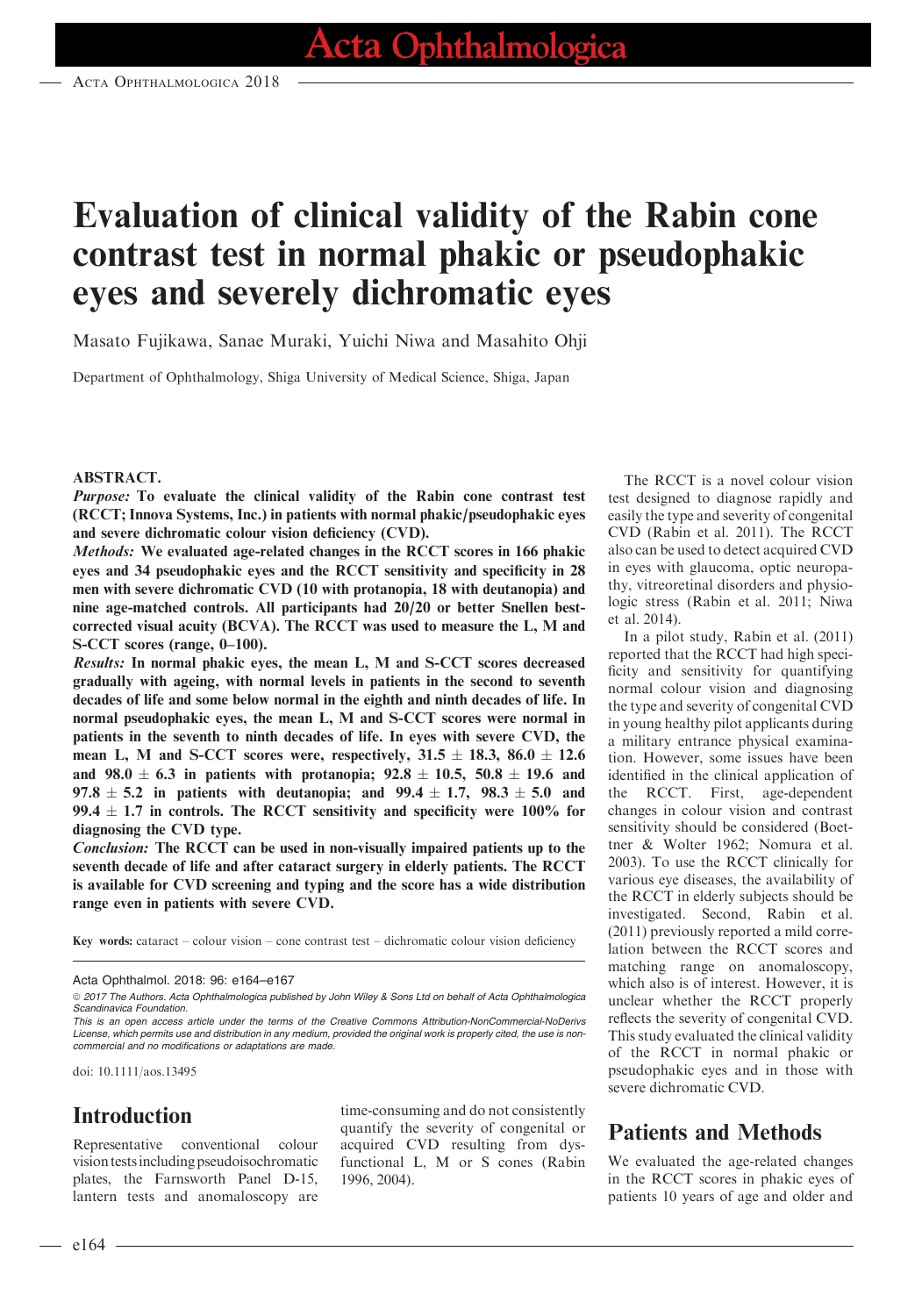pseudophakic eyes of patients 60 years of age and older. The phakic eyes included one eye of healthy volunteers or normal fellow eyes of patients treated for epiretinal membranes, idiopathic macular holes, rhegmatogenous retinal detachments and cataracts. Pseudophakic eyes included eyes implanted with yellow-tinted intraocular lenses without any ocular history except for cataract surgery. We excluded subjects with known CVD based on the medical interview. The main outcome measures in this analysis were the RCCT scores by age groups in phakic and pseudophakic eyes.

To evaluate the sensitivity and specificity of the RCCT in the diagnosis of dyschromatopsia, we evaluated the RCCT scores in men with severe dichromatic CVD, including 10 subjects with protanopia and 18 subjects with deutanopia, who were younger than 30 years. The type and severity of CVD were determined with pseudoisochromatic plates (Ishihara plates, Tokyo Medical College plates, and Standard Pseudoisochromatic Plates Part 1), the Farnsworth Panel D-15 and anomaloscopy (Anomaloscope OT-II, Neitz Instruments, Tokyo, Japan). Skilled orthoptists performed these colour vision tests under specific conditions. All dichromatic subjects met the failure criterion, that is two or more major crossings on the Farnsworth Panel D-15 and had a full matching range of 73 on anomaloscopy (Atchison et al. 1991). Nine age-matched male subjects without dyschromatopsia served as controls. The main outcome measures in this analysis were the RCCT scores in severe dichromatic CVD.

All subjects had 20/20 Snellen or better BCVA without any ocular history except for cataract surgery. The exclusion criteria were the presence of diabetes mellitus, optic neuropathy and unilateral or bilateral glaucoma. The CCT scores were measured using a commercially available RCCT (Provideo CCT Plus System, Innova Systems Inc., Burr Ridge, IL, USA). The system firmware version was 14.2.6. The Rabin colour examination was performed from the right eye to the left eye at a distance of 70 cm with refractive correction if needed. The L, M and S-CCT scores were expressed in the range from 0 to 100. The liquid crystal display of the RCCT was calibrated before the examination. We used the

results from the left eyes when both eyes met the criterion to minimize possible errors due to inexperience with the novel examination. Rabin cone contrast test (RCCT) scores of 75 or greater were defined as normal as previously reported (Rabin et al. 2011).

The institutional review board of Shiga University of Medical Science Hospital approved this study, which followed the principles of the Declaration of Helsinki. All participants provided written informed consent before the start of the study. Statistical analyses were performed using GRAPHPAD Prism 6 software (GraphPad Software Inc., La Jolla, CA, USA). Data are expressed as the mean  $\pm$  standard deviation. p < 0.05 was considered significant.

#### **Results**

To evaluate the age-related changes in the RCCT, 166 phakic eyes of 166 patients (age range, 10–89 years) and 34 pseudophakic eyes of 34 patients (age range, 60–89 years) were included. The mean L, M and S-CCT scores in phakic eyes decreased gradually with age, with normal levels in patients from the second to seventh decades of life, but the mean S-CCT score was below normal in patients in the eighth decade of life. All mean L, M and S-CCT scores were below normal in patients in the ninth decade of life (Fig. 1). The L, M and S-CCT scores were significantly lower with ageing (p < 0.0001 for all comparisons by the Kruskal–Wallis test). In pseudophakic eyes, the mean L, M and S-CCT scores were normal in patients in the seventh, eighth and ninth decades of life ( $p = 0.82, 0.72$  and 0.21 by the Kruskal–Wallis test; Fig. 2).

In the analysis in severe dichromatic CVD, the mean age and BCVA did not differ significantly among the patients with protanopia and deutanopia and the control subjects,  $(p = 0.35$  and  $p = 0.92$ , respectively, by the Kruskal–Wallis test; Table 1).

Almost all L, M and S-CCT scores were 100 in the control group. The L-CCT scores in the patients with protanopia and the M-CCT scores in the patients with deutanopia were 75 or less with a wide distribution (Fig. 3). The mean L, M and S-CCT scores in the dichromatic and control groups are shown in Table 2. The mean L-CCT score in the patients with protanopia and the M-CCT score in the patients with deutanopia were significantly  $(p < 0.0001$ , for both comparisons by the Kruskal–Wallis test) lower than in the other groups. There was no significant ( $p = 0.86$ , by the Kruskal–Wallis test) difference in the mean S-CCT scores among the three groups. The mean L-CCT score in the patients with protanopia was significantly ( $p = 0.013$ , by the Mann–Whitney test) lower than the mean M-CCT score in the patients with deutanopia. Every L-CCT score in the patient with protanopia and every M-CCT score in the patient with deutanopia were the lowest in the individual RCCT scores among dichromatic patients.

#### **Discussion**

In the pilot study of Rabin et al. (2011), the 1,446 subjects were young applicants for pilot training (mean age, 24.3  $\pm$  3.2 years). However, the RCCT should be performed in a wide age range of patients to establish its clinical usefulness.

In the current study, the mean L, M and S-CCT scores decreased gradually with age in phakic eyes, while they were normal in patients in the seventh, eighth and ninth decades of life in



Fig. 1. The Rabin cone contrast test (RCCT) results in the phakic eyes of patients in the second to ninth decades of life. Each dot represents the mean L, M and S-CCT score, respectively. The mean L, M and S-CCT scores significantly decrease gradually with age to below the normal level  $(p < 0.0001$  for all comparisons by the Kruskal–Wallis test). The dotted line indicates 75 points.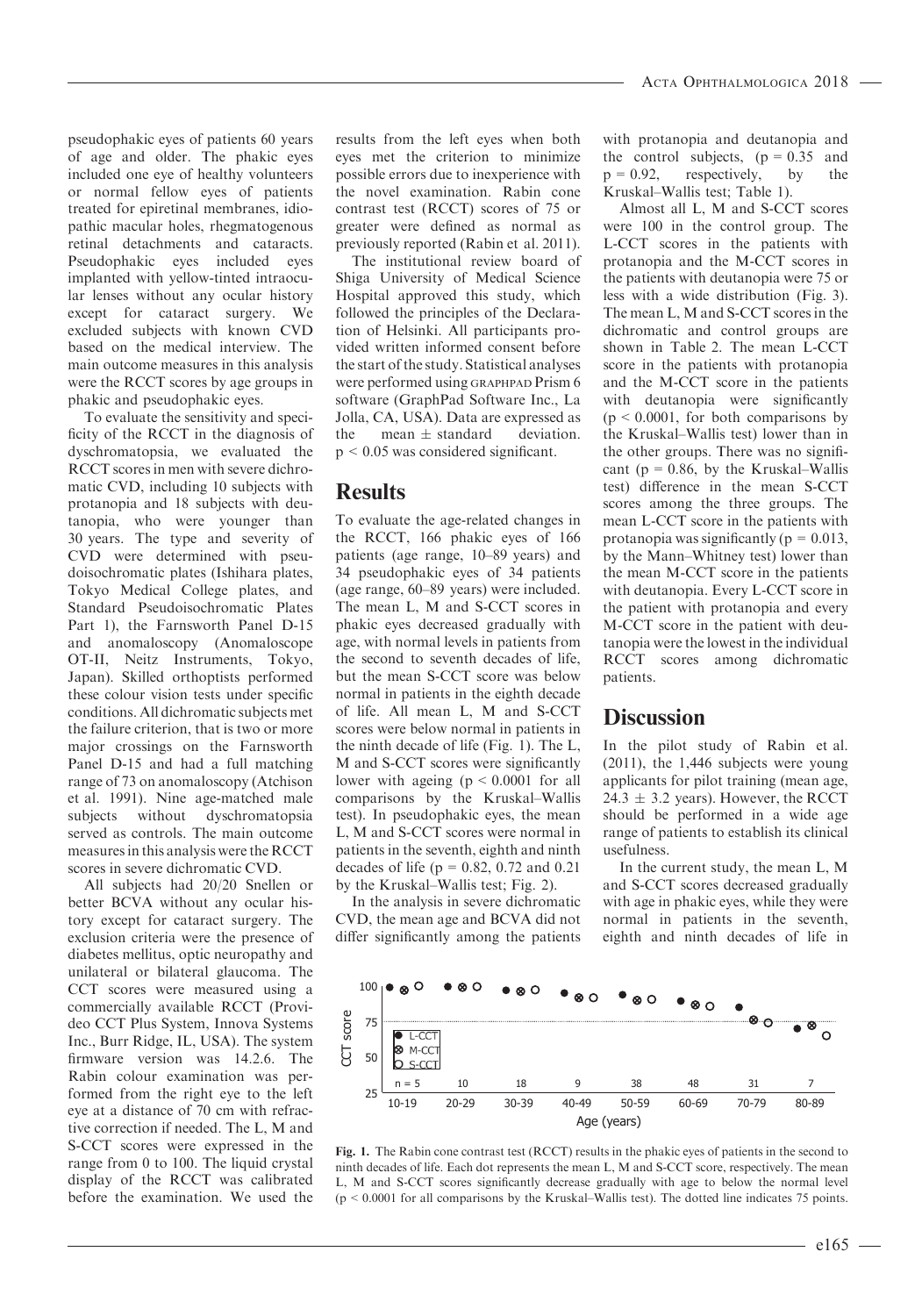pseudophakic eyes. The presence of cataracts might cause an overall decrease in the L, M and S-CCT scores. Artigas et al. (2012) reported that the transmittance of visible light through the crystalline lens decreased with age especially for the short wavelengths, and it was apparent after 60 years of age because of yellowing of the crystalline lens. Nomura et al. (2003) reported that an age-dependent decrease in contrast sensitivity occurred even in phakic eyes in an elderly population with good BCVA (>20/20 or better Snellen equivalent), possibly due to cataracts. In the current



Fig. 2. The Rabin cone contrast test (RCCT) results in the pseudophakic eyes of patients in the seventh to ninth decades of life. Each dot represents the mean L, M and S-CCT score, respectively. The mean L, M and S-CCT scores are within the normal range in patients in the seventh, eighth and ninth decades of life ( $p = 0.82$ , 0.72 and 0.21, respectively, by the Kruskal–Wallis test). The dotted line indicates 75 points.

Table 1. Demographic data of the study groups.

|                             | Control          | Protanopia           | Deutanopia           | p value |
|-----------------------------|------------------|----------------------|----------------------|---------|
| No. patients<br>Age (years) | $17.1 \pm 6.1$   | 10<br>$14.0 \pm 5.9$ | 18<br>$14.2 \pm 5.4$ | $0.35*$ |
| BCVA, logMAR                | $-0.14 \pm 0.07$ | $-0.16 \pm 0.04$     | $-0.15 \pm 0.07$     | $0.92*$ |

 $BCVA = best-corrected visual acuity, logMAR = logarithm of the minimum angle of resolution.$ \*By the Kruskal–Wallis test.

Table 2. Rabin cone contrast test scores of the study groups.

|       | Control      | Protanopia      | Deutanopia      | p value   |
|-------|--------------|-----------------|-----------------|-----------|
| L-CCT | $99.4 + 1.7$ | $31.5 \pm 18.3$ | $92.8 + 10.5$   | $0.0001*$ |
| M-CCT | $98.3 + 5.0$ | $86.0 + 12.6$   | $50.8 \pm 19.6$ | $0.0001*$ |
| S-CCT | $99.4 + 1.7$ | $98.0 \pm 6.3$  | $97.8 + 5.2$    | $0.86*$   |

 $L/M/S-CCT = L/M/S$  cone contrast test scores, respectively. \*By the Kruskal–Wallis test.

study, age-dependent decreases in the RCCT scores in phakic eyes were comparable to previous reports. Yellowing of the crystalline lens with cataract formation may affect the RCCT scores even in eyes with good BCVA.

Age-dependent decreases in the mean CCT scores to below normal were found in the current phakic patients in the eighth and ninth decades of life. The decreases were marked in the M-CCT and S-CCT scores, that is, colour vision in the middle and short wavelengths, respectively. Age-dependent decreases in the transmittance of visible light have been reported to be particularly prominent in the middle and short wavelengths in phakic eyes (Boettner & Wolter 1962; Xu et al. 1997; Artigas et al. 2012). Therefore, the current results suggested that prominent decreases in the M-CCT and S-CCT scores in elderly phakic subjects, especially those older than the eighth decade of life, were affected mainly by cataract formation. It is also important to note that the CCT scores in the elderly could be affected by normal senescence changes including senile miosis, ganglion cell loss, any slight misalignment of cones and cognitive decline (Simunovic 2016).

All the mean CCT scores increased above the normal level after cataract surgery in the elderly subjects including those in the ninth decade of life. The RCCT might be clinically useful during colour vision examinations in elderly subjects if they obtained an improved BCVA after cataract surgery. Moreover, the RCCT could be clinically available for early qualitative and quantitative analysis of cataract formation like contrast sensitivity tests



Fig. 3. Scatterplots of the Rabin cone contrast test (RCCT) results in the normal control group (left), protanopia group (centre) and deutanopia group (right). The mean L-CCT score in the protanopia group and the M-CCT score in the deutanopia group are significantly (p < 0.0001 for both comparisons by the Kruskal–Wallis test) lower than in the other groups. There is no significant ( $p = 0.86$  by the Kruskal–Wallis test) difference in the mean S-CCT scores among the three groups.